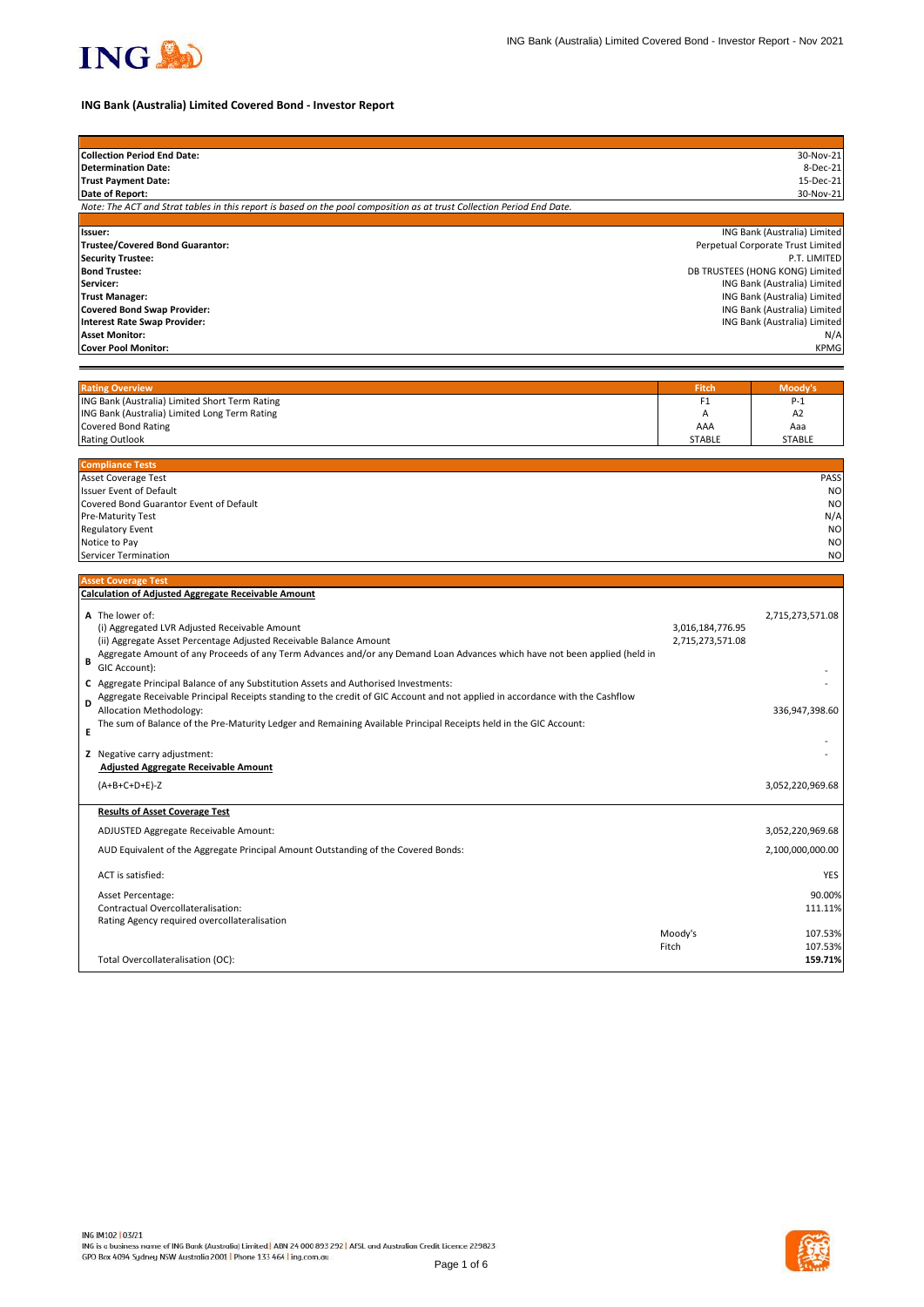

# **Bonds Issuance**

| <b>Bonds</b>                         | Series 1<br>(Matured on 07-Sep-21) | <b>Series 2</b> | Series 3       | <b>Series 4</b> | <b>Series 5</b> | Series <sub>6</sub> |
|--------------------------------------|------------------------------------|-----------------|----------------|-----------------|-----------------|---------------------|
| <b>Issue Date</b>                    |                                    | 30-Aug-18       | 20-Aug-19      | 20-Aug-19       | 19-Aug-21       | 19-Aug-21           |
| <b>Principal Balance</b>             |                                    | 600,000,000.00  | 250,000,000.00 | 500,000,000.00  | 625,000,000.00  | 125,000,000.00      |
| <b>AUD Equivalent</b>                |                                    | 600,000,000.00  | 250,000,000.00 | 500,000,000.00  | 625,000,000.00  | 125,000,000.00      |
| <b>Currency</b>                      |                                    | <b>AUD</b>      | <b>AUD</b>     | <b>AUD</b>      | <b>AUD</b>      | <b>AUD</b>          |
| <b>Exchange Rate</b>                 |                                    | N/A             | N/A            | N/A             | N/A             | N/A                 |
| <b>Coupon Frequency</b>              |                                    | Semi-Annual     | Quarterly      | Semi-Annual     | Quarterly       | Semi-Annual         |
| <b>Coupon Rate</b>                   |                                    | 3.00%           | 3M BBSW+ 0.67% | 1.45%           | 3M BBSW+ 0.40%  | 1.10%               |
| Listing                              |                                    | N/A             | N/A            | N/A             | N/A             | N/A                 |
| <b>ISIN</b>                          |                                    | AU3CB0255776    | AU3FN0049524   | AU3CB0265718    | AU3FN0062527    | AU3CB0282358        |
| Note type                            |                                    | <b>FIXED</b>    | VARIABLE       | <b>FIXED</b>    | VARIABLE        | <b>FIXED</b>        |
| <b>Maturity Date</b>                 |                                    | 7-Sep-23        | 20-Aug-24      | 20-Aug-24       | 19-Aug-26       | 19-Aug-26           |
| <b>Extended Due for Payment Date</b> |                                    | 7-Sep-24        | 20-Aug-25      | 20-Aug-25       | 19-Aug-27       | 19-Aug-27           |

## **Funding Summary**

|                           | <b>Nominal Value</b> |
|---------------------------|----------------------|
| Intercompany Note:        | 2,100,000,000.00     |
| Senior Demand Note:       | 1.253.918.026.43     |
| Subordinated Demand Note: |                      |
| <b>Total Funding:</b>     | 3,353,918,026.43     |

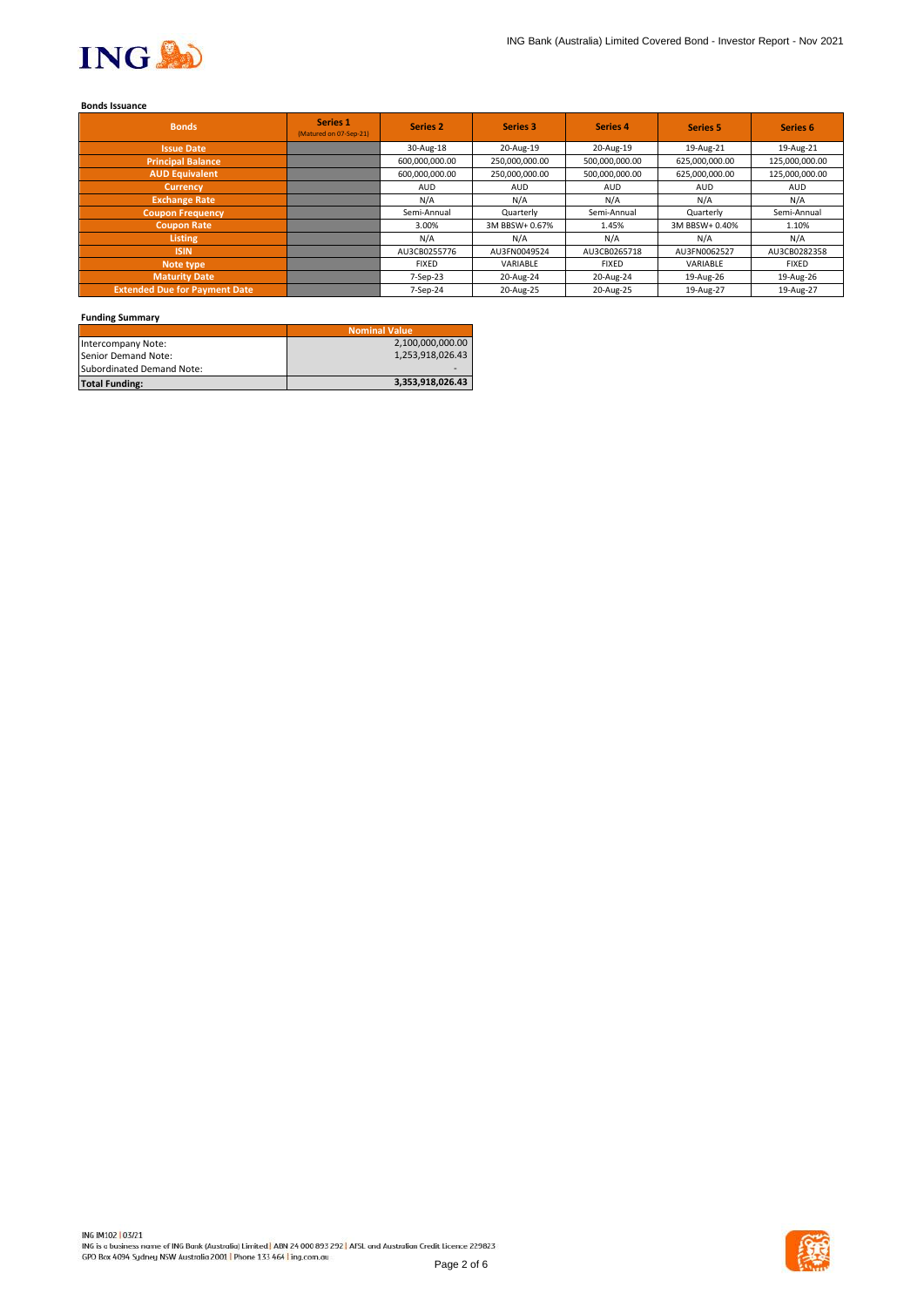

#### **Pool Summary Details**

| Table 1: Summary of Characteristics of the Pool |                  |
|-------------------------------------------------|------------------|
| Total Current Loan Balance (\$)                 | 3,016,970,627.88 |
| Number of Loans                                 | 10,577           |
| Average Loan Size (\$)                          | 285,238.78       |
| Maximum Current Loan Balance (\$)               | 1,571,082.12     |
| Total Security Value (\$)                       | 7,134,428,054.80 |
| Average Security Value (\$)                     | 674,522.84       |
| Weighted Average Current LVR                    | 54.09%           |
| Maximum Current LVR                             | 92.26%           |
| Weighted Average Indexed LVR                    | 46.48%           |
| Weighted Average Original Term (months)         | 345.23           |
| Weighted Average Seasoning (months)             | 54.34            |
| Weighted Average Remaining Term (months)        | 290.89           |
| Maximum Remaining Term (months)                 | 349.00           |
| <b>Investment Loans</b>                         | 10.98%           |
| Owner Occupied Loans                            | 89.02%           |
| <b>Fixed Rate Loans</b>                         | 5.68%            |
| Interest Only Loans                             | 4.20%            |
| Weighted Average Borrower Interest Rate         | 2.98%            |
| <b>Full Documentation Loans</b>                 | 100.00%          |
| Loans >30 days in arrears                       | 0.03%            |
|                                                 |                  |
| Prepayment history (CPR)                        | 28.19%           |
| Prepayment history (SMM)                        | 2.72%            |

#### **Table 2 : Outstanding Balance LVR Distribution**

| <b>Current LVR</b>    | <b>Current Balance</b>   | <b>Current Balance %</b> | <b>Number</b> | Number % |
|-----------------------|--------------------------|--------------------------|---------------|----------|
| $<=40%$               | 703,906,733.62           | 23.33%                   | 4,152         | 39.25%   |
| $>40\%$ & <=45%       | 224,740,402.46           | 7.45%                    | 785           | 7.42%    |
| $>45\%$ & <=50%       | 240.569.729.41           | 7.97%                    | 775           | 7.33%    |
| >50% & <=55%          | 267,528,279.38           | 8.87%                    | 808           | 7.64%    |
| >55% & <=60%          | 309,532,398.34           | 10.26%                   | 872           | 8.24%    |
| $>60\%$ & <=65%       | 303,401,480.96           | 10.06%                   | 822           | 7.77%    |
| $>65\%$ & $\leq$ 70%  | 266,278,844.71           | 8.83%                    | 673           | 6.36%    |
| $>70\%$ & $\leq 75\%$ | 305,714,372.61           | 10.13%                   | 745           | 7.04%    |
| $>75\%$ & $\leq 80\%$ | 253,138,092.38           | 8.39%                    | 601           | 5.68%    |
| $>80\%$ & <=85%       | 84,804,846.04            | 2.81%                    | 207           | 1.96%    |
| $>85\%$ & <=90%       | 46,048,700.57            | 1.53%                    | 110           | 1.04%    |
| >90% & <=95%          | 11,306,747.40            | 0.37%                    | 27            | 0.26%    |
| >95% & <=100%         | $\overline{\phantom{a}}$ | 0.00%                    |               | 0.00%    |
| >100%                 | $\overline{\phantom{a}}$ | 0.00%                    |               | 0.00%    |
| <b>Total</b>          | 3,016,970,627.88         | 100.00%                  | 10,577        | 100.00%  |

#### **Table 3 : Outstanding Indexed Balance LVR Distribution**

| <b>Indexed Current LVR</b> | <b>Current Balance</b> | <b>Current Balance %</b> | <b>Number</b> | Number % |
|----------------------------|------------------------|--------------------------|---------------|----------|
| $<=40%$                    | 1,048,120,420.76       | 34.74%                   | 5,401         | 51.06%   |
| $>40\%$ & <=45%            | 298,583,069.84         | 9.90%                    | 898           | 8.49%    |
| $>45\%$ & <=50%            | 312,849,247.38         | 10.37%                   | 888           | 8.40%    |
| $>50\%$ & <=55%            | 309,600,377.75         | 10.26%                   | 834           | 7.89%    |
| $>55\%$ & <=60%            | 288,544,551.53         | 9.56%                    | 740           | 7.00%    |
| $>60\%$ & <=65%            | 305,035,984.45         | 10.11%                   | 733           | 6.93%    |
| $>65\%$ & <=70%            | 283,837,836.99         | 9.41%                    | 671           | 6.34%    |
| $>70\%$ & <=75%            | 105,313,295.62         | 3.49%                    | 252           | 2.38%    |
| $>75\%$ & <=80%            | 44,688,523.65          | 1.48%                    | 110           | 1.04%    |
| $>80\%$ & <=85%            | 14,547,436.04          | 0.48%                    | 37            | 0.35%    |
| $>85\%$ & <=90%            | 5,211,270.61           | 0.17%                    | 12            | 0.11%    |
| >90% & <=95%               | 638.613.26             | 0.02%                    |               | 0.01%    |
| >95% & <=100%              | ۰                      | 0.00%                    |               | 0.00%    |
| >100%                      | ۰                      | 0.00%                    |               | 0.00%    |
| <b>Total</b>               | 3,016,970,627.88       | 100.00%                  | 10.577        | 100.00%  |

## **Table 4 : Outstanding Balance Distribution**

| <b>Distribution</b> | <b>Current Balance</b> | <b>Current Balance %</b> | <b>Number</b> | Number % |
|---------------------|------------------------|--------------------------|---------------|----------|
| $0 - 50,000$        | 12,833,377.85          | 0.43%                    | 699           | 6.61%    |
| 50,001 - 100,000    | 54,504,614.42          | 1.81%                    | 712           | 6.73%    |
| 100,001 - 200,000   | 332,410,223.21         | 11.02%                   | 2,160         | 20.42%   |
| 200,001 - 300,000   | 648,780,004.05         | 21.50%                   | 2,613         | 24.70%   |
| 300,001 - 400,000   | 688,603,660.73         | 22.82%                   | 1,989         | 18.80%   |
| 400,001 - 500,000   | 547,808,997.25         | 18.16%                   | 1,234         | 11.67%   |
| 500,001 - 600,000   | 335,036,127.47         | 11.11%                   | 617           | 5.83%    |
| 600,001 - 700,000   | 188,051,313.88         | 6.23%                    | 291           | 2.75%    |
| 700,001 - 800,000   | 115,081,799.12         | 3.81%                    | 155           | 1.47%    |
| 800,001 - 900,000   | 65,596,378.24          | 2.17%                    | 781           | 0.74%    |
| 900,001 - 1,000,000 | 24,335,243.85          | 0.81%                    | 26            | 0.25%    |
| >1,000,000          | 3,928,887.81           | 0.13%                    |               | 0.03%    |
| <b>Total</b>        | 3,016,970,627.88       | 100.00%                  | 10,577        | 100.00%  |

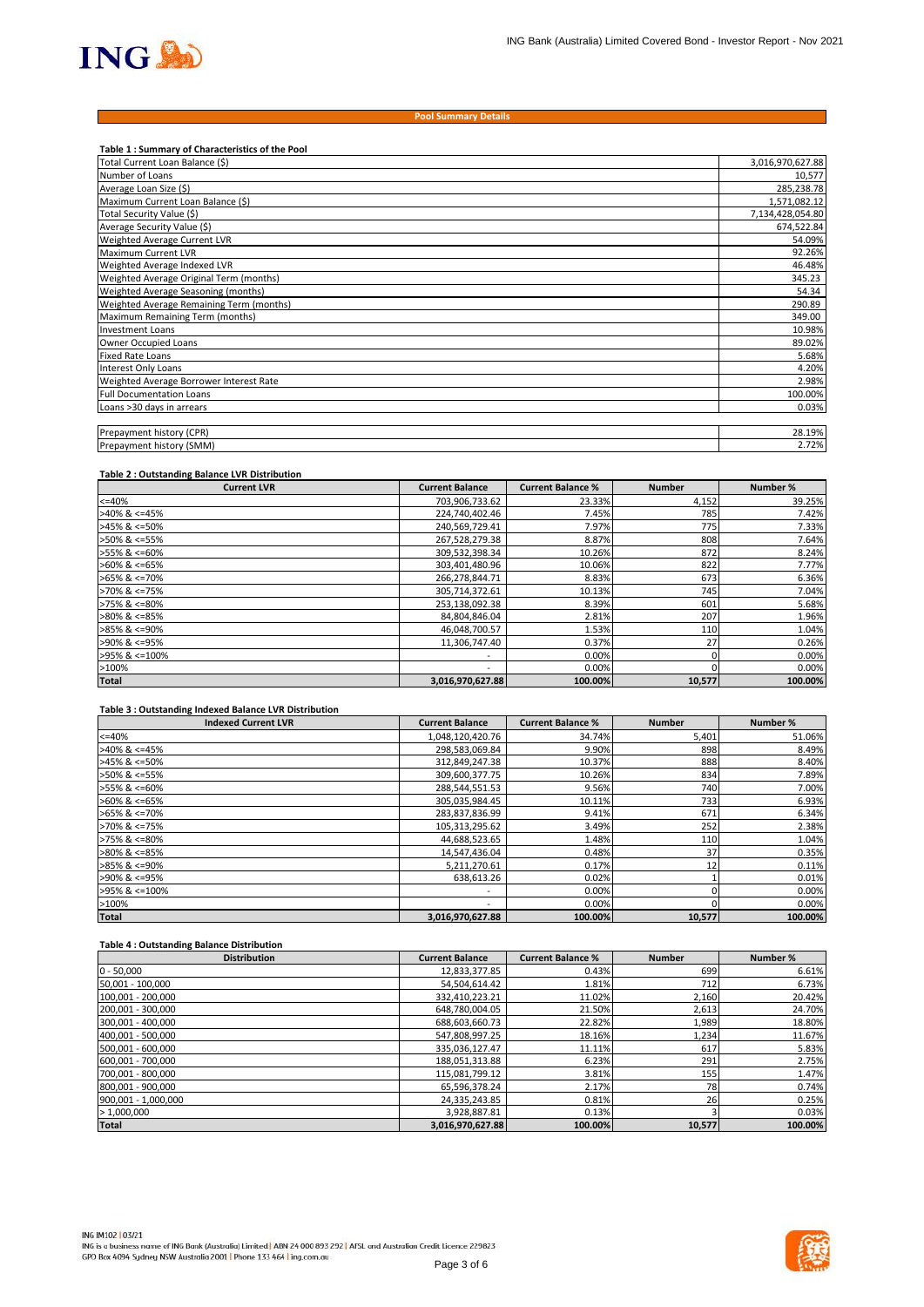

#### **Table 5 : Mortgage Insurance**

| <b>Mortgage Insurer</b> | <b>Current Balance</b> | <b>Current Balance %</b> | <b>Number</b> | Number % |
|-------------------------|------------------------|--------------------------|---------------|----------|
| QBE                     | 14.360.507.85          | 0.48%                    | 98            | 0.93%    |
| <b>GENWORTH</b>         | 232.275.258.46         | 7.70%                    | 869           | 8.22%    |
| Uninsured               | 2.770.334.861.57       | 91.83%                   | 9.610         | 90.86%   |
| <b>Total</b>            | 3.016.970.627.88       | 100.00%                  | 10.577        | 100.00%  |

## **Table 6 : Geographic Distribution**

| <b>State</b> | <b>Current Balance</b> | <b>Current Balance %</b> | <b>Number</b> | Number % |
|--------------|------------------------|--------------------------|---------------|----------|
| <b>NSW</b>   | 1,068,035,340.20       | 35.40%                   | 3,340         | 31.58%   |
| <b>ACT</b>   | 122,835,898.60         | 4.07%                    | 425           | 4.02%    |
| <b>VIC</b>   | 989,569,439.16         | 32.80%                   | 3,371         | 31.87%   |
| <b>QLD</b>   | 382,357,766.41         | 12.67%                   | 1,507         | 14.25%   |
| <b>WA</b>    | 226,556,420.41         | 7.51%                    | 916           | 8.66%    |
| <b>SA</b>    | 173,638,768.13         | 5.76%                    | 780           | 7.37%    |
| <b>NT</b>    | 13,339,142.42          | 0.44%                    | 50            | 0.47%    |
| <b>TAS</b>   | 40,637,852.55          | 1.35%                    | 188           | 1.78%    |
| <b>Total</b> | 3,016,970,627.88       | 100.00%                  | 10,577        | 100.00%  |

#### **Table 7 : Profile By Interest Rate Type**

| <b>Interest Type</b> | <b>Current Balance</b> | <b>Current Balance %</b> | <b>Number</b> | Number % |
|----------------------|------------------------|--------------------------|---------------|----------|
| Variable Rate        | 2.845.473.902.83       | 94.32%                   | 9,943         | 94.01%   |
| <b>Fixed Rate</b>    | 171.496.725.05         | 5.68%                    | 634           | 5.99%    |
| <b>Total</b>         | 3.016.970.627.88       | 100.00%                  | 10.577        | 100.00%  |

## **Table 8: Balance in Arrears**

| <b>Balance in Arrears</b>             | <b>Current Balance</b> | <b>Current Balance %</b> | <b>Number</b> | Number % |
|---------------------------------------|------------------------|--------------------------|---------------|----------|
| Balance Current (<= 30 days)          | 3.016.062.473.10       | 99.97%                   | 10.573        | 99.96%   |
| Balance in Arrears > 30 to <= 60 days | 908.154.78             | 0.03%                    |               | 0.04%    |
| Balance in Arrears > 60 to <= 90 days | -                      | $0.00\%$                 |               | 0.00%    |
| Balance in Arrears > 90 days          | -                      | 0.00%                    |               | 0.00%    |
| <b>Total</b>                          | 3,016,970,627.88       | 100.00%                  | 10,577        | 100.00%  |

#### **Table 9: Mortgage pool by mortgage loan interest rate**

| <b>Interest Rate</b>              | <b>Current Balance</b>       | <b>Current Balance (%)</b> | <b>Number</b> | Number % |
|-----------------------------------|------------------------------|----------------------------|---------------|----------|
| up to and including 3.00%         | 1,838,268,021.00             | 60.93%                     | 5,613         | 53.07%   |
| > 3.00% up to and including 3.25% | 605,259,985.56               | 20.06%                     | 2,255         | 21.32%   |
| > 3.25% up to and including 3.50% | 243,966,275.67               | 8.09%                      | 1,063         | 10.05%   |
| > 3.50% up to and including 3.75% | 130,275,865.89               | 4.32%                      | 505           | 4.77%    |
| > 3.75% up to and including 4.00% | 64,492,203.84                | 2.14%                      | 318           | 3.01%    |
| > 4.00% up to and including 4.25% | 91,092,154.80                | 3.02%                      | 614           | 5.81%    |
| > 4.25% up to and including 4.50% | 32,437,757.54                | 1.08%                      | 146           | 1.38%    |
| > 4.50% up to and including 4.75% | 3,372,482.21                 | 0.11%                      | 19            | 0.18%    |
| > 4.75% up to and including 5.00% | 7,805,881.37                 | 0.26%                      | 44            | 0.42%    |
| > 5.00% up to and including 5.25% | ٠                            | 0.00%                      | 0             | 0.00%    |
| > 5.25% up to and including 5.50% | ٠                            | 0.00%                      | 0             | 0.00%    |
| > 5.50% up to and including 5.75% | $\qquad \qquad \blacksquare$ | 0.00%                      | 0             | 0.00%    |
| > 5.75% up to and including 6.00% | ٠                            | 0.00%                      | 0             | 0.00%    |
| > 6.00% up to and including 6.25% | $\sim$                       | 0.00%                      | 0             | 0.00%    |
| > 6.25% up to and including 6.50% | ۰                            | 0.00%                      |               | 0.00%    |
| > 6.50% up to and including 6.75% | $\overline{\phantom{0}}$     | 0.00%                      |               | 0.00%    |
| > 6.75% up to and including 7.00% | $\overline{\phantom{a}}$     | 0.00%                      | 0             | 0.00%    |
| > 7.00% up to and including 7.25% | ٠.                           | 0.00%                      | 0             | 0.00%    |
| > 7.25% up to and including 7.50% | ٠                            | 0.00%                      | 0             | 0.00%    |
| > 7.50% up to and including 7.75% | $\overline{\phantom{0}}$     | 0.00%                      |               | 0.00%    |
| > 7.75% up to and including 8.00% | ٠                            | 0.00%                      | 0             | 0.00%    |
| > 8.00% up to and including 8.25% | ۰                            | 0.00%                      |               | 0.00%    |
| > 8.25% up to and including 8.50% | ٠                            | 0.00%                      |               | 0.00%    |
| > 8.50%                           | ۰                            | 0.00%                      |               | 0.00%    |
| <b>Total</b>                      | 3,016,970,627.88             | 100.00%                    | 10,577        | 100.00%  |

# **Table 10: Mortgage pool by Payment Type**

| <b>Payment Type</b> | <b>Current Balance</b> | <b>Current Balance (%)</b> | <b>Number</b> | Number % |
|---------------------|------------------------|----------------------------|---------------|----------|
| P&I                 | 2.890.194.945.10       | 95.80%                     | 10.241        | 96.82%   |
| Interest Only       | 126.775.682.78         | 4.20%                      | 336           | 3.18%    |
| <b>Total</b>        | 3.016.970.627.88       | 100.00%                    | 10.577        | 100.00%  |

#### **Table 11: Mortgage Pool by Documentation Type**

| . .<br><b>Documentation Type</b> | <b>Current Balance</b> | <b>Current Balance (%)</b> | <b>Number</b> | Number % |
|----------------------------------|------------------------|----------------------------|---------------|----------|
| <b>Full Doc Loans</b>            | 3.016.970.627.88       | 100.00%                    | 10.577        | 100.00%  |
| Low Doc Loans                    | -                      | 0.00%                      |               | 0.00%    |
| No Doc Loans                     | -                      | 0.00%                      |               | 0.00%    |
| <b>Total</b>                     | 3.016.970.627.88       | 100.00%                    | 10.577        | 100.00%  |

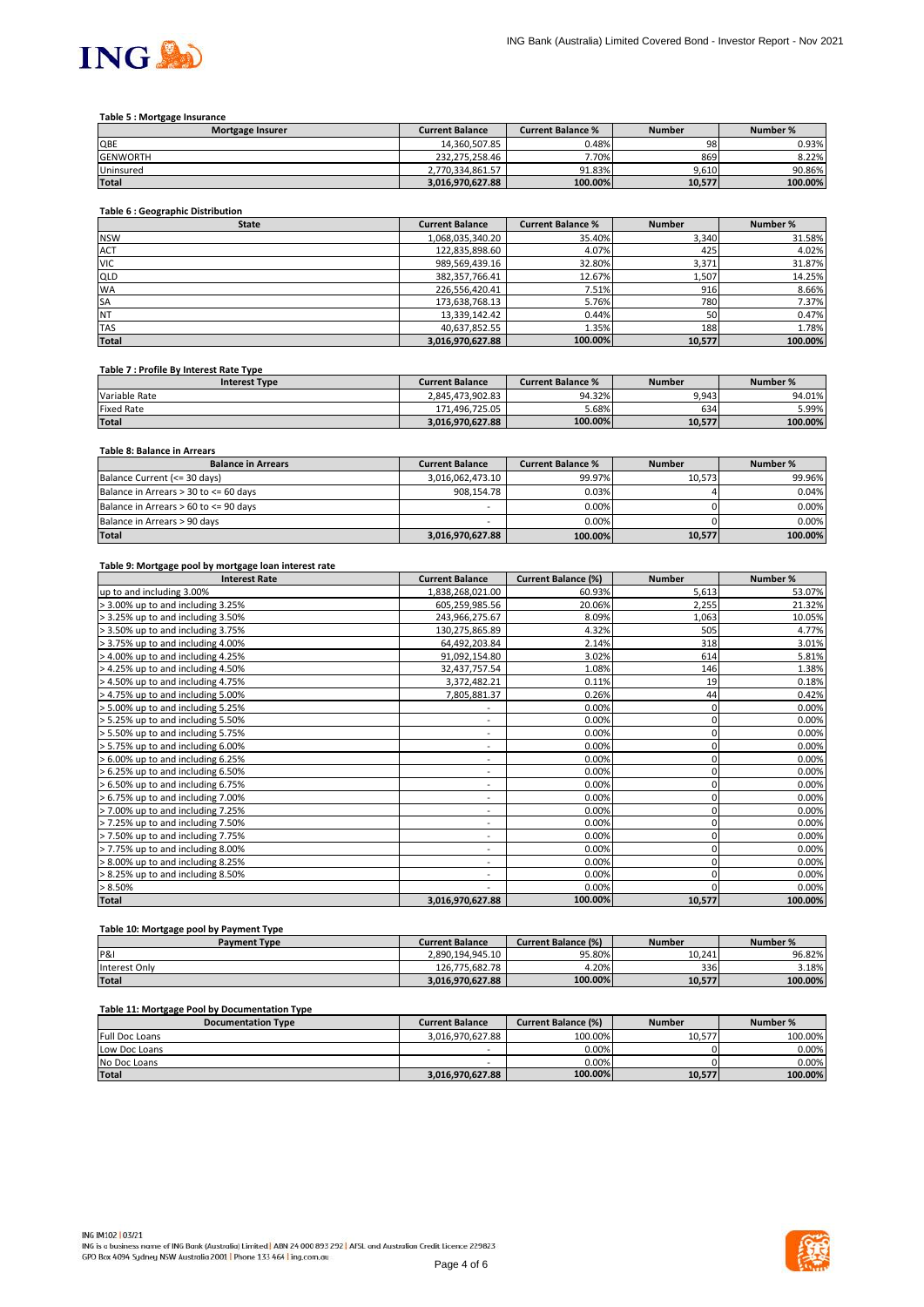

#### **Table 12: Mortgage Pool by Remaining Interest Only Period**

| <b>Remaining Interest Only Period</b>        | <b>Current Balance</b>   | <b>Current Balance (%)</b> | <b>Number</b> | Number % |
|----------------------------------------------|--------------------------|----------------------------|---------------|----------|
| Amortising Loans                             | 2,890,194,945.10         | 95.80%                     | 10.241        | 96.82%   |
| IO loans: > 0 up to and including 1 years    | 93,373,680.88            | 3.09%                      | 237           | 2.24%    |
| IO loans $:$ > 1 up to and including 2 years | 18.653.418.40            | 0.62%                      | 53            | 0.50%    |
| IO loans $:$ > 2 up to and including 3 years | 9,868,519.68             | 0.33%                      | 28            | 0.26%    |
| IO loans : > 3 up to and including 4 years   | 3,813,756.36             | 0.13%                      | 13            | 0.12%    |
| IO loans: > 4 up to and including 5 years    | 1,066,307.46             | 0.04%                      |               | 0.05%    |
| IO loans $:$ > 5 up to and including 6 years | $\overline{\phantom{a}}$ | 0.00%                      |               | 0.00%    |
| IO loans: $> 6$ up to and including 7 years  | $\overline{\phantom{a}}$ | 0.00%                      |               | 0.00%    |
| IO loans $:$ > 7 up to and including 8 years | -                        | 0.00%                      |               | 0.00%    |
| IO loans $:$ > 8 up to and including 9 years | ۰                        | 0.00%                      |               | 0.00%    |
| IO loans: > 9 up to and including 10 years   | $\overline{\phantom{a}}$ | 0.00%                      |               | 0.00%    |
| IO loans : > 10 years                        |                          | 0.00%                      |               | 0.00%    |
| <b>Total</b>                                 | 3,016,970,627.88         | 100.00%                    | 10,577        | 100.00%  |

## **Table 13: Mortgage Pool by Occupancy Status**

| <b>Occupancy Status</b> | <b>Current Balance</b> | <b>Current Balance (%)</b> | <b>Number</b> | Number % |
|-------------------------|------------------------|----------------------------|---------------|----------|
| Owner Occupied          | 2.685.605.118.11       | 89.02%                     | 9.345         | 88.35%   |
| Investment              | 331.365.509.77         | 10.98%                     | 1.232         | 11.65%   |
| <b>Total</b>            | 3.016.970.627.88       | 100.00%                    | 10.577        | 100.00%  |

## **Table 14: Mortgage Pool by Loan Purpose**

| <b>Loan Purpose</b>                  | <b>Current Balance</b> | <b>Current Balance (%)</b> | <b>Number</b> | Number % |
|--------------------------------------|------------------------|----------------------------|---------------|----------|
| Purchase Home (Owner Occupied)       | 1.314.547.594.94       | 43.57%                     | 4.445         | 42.03%   |
| <b>Purchased Investment Property</b> | 166.155.675.17         | 5.51%                      | 632           | 5.98%    |
| Refinance Home Loan (Owner Occupied) | 1.371.057.523.17       | 45.44%                     | 4,900         | 46.33%   |
| Refinance Investment Property        | 165.209.834.60         | 5.48%                      | 600           | 5.67%    |
| Other                                | -                      | 0.00%                      |               | 0.00%    |
| <b>Total</b>                         | 3,016,970,627.88       | 100.00%                    | 10,577        | 100.00%  |

#### **Table 15: Mortgage Pool by Loan Seasoning**

| <b>Loan Seasoning</b>                | <b>Current Balance</b>       | <b>Current Balance (%)</b> | <b>Number</b> | Number % |
|--------------------------------------|------------------------------|----------------------------|---------------|----------|
| up to and including 3 months         |                              | 0.00%                      |               | 0.00%    |
| > 3 up to and including 6 months     | ۰                            | 0.00%                      |               | 0.00%    |
| > 6 up to and including 9 months     | $\qquad \qquad \blacksquare$ | 0.00%                      |               | 0.00%    |
| > 9 up to and including 12 months    | 608,010.70                   | 0.02%                      |               | 0.01%    |
| > 12 up to and including 15 months   |                              | 0.00%                      |               | 0.00%    |
| > 15 up to and including 18 months   | 187,938,321.84               | 6.23%                      | 513           | 4.85%    |
| > 18 up to and including 21 months   | 228,860,950.80               | 7.59%                      | 623           | 5.89%    |
| > 21 up to and including 24 months   | 171,860,597.99               | 5.70%                      | 459           | 4.34%    |
| > 24 up to and including 27 months   | 157, 157, 824. 13            | 5.21%                      | 452           | 4.27%    |
| > 27 up to and including 30 months   | 63,730,556.10                | 2.11%                      | 196           | 1.85%    |
| > 30 up to and including 33 months   | 19,536,963.77                | 0.65%                      | 64            | 0.61%    |
| > 33 up to and including 36 months   | 125,954,408.01               | 4.17%                      | 393           | 3.72%    |
| > 36 up to and including 48 months   | 548,840,222.83               | 18.19%                     | 1,700         | 16.07%   |
| > 48 up to and including 60 months   | 574,033,140.70               | 19.03%                     | 1,959         | 18.52%   |
| > 60 up to and including 72 months   | 462,057,525.76               | 15.32%                     | 1,790         | 16.92%   |
| >72 up to and including 84 months    | 132,271,722.24               | 4.38%                      | 528           | 4.99%    |
| > 84 up to and including 96 months   | 88,732,949.77                | 2.94%                      | 374           | 3.54%    |
| > 96 up to and including 108 months  | 36,964,227.15                | 1.23%                      | 158           | 1.49%    |
| > 108 up to and including 120 months | 26,346,301.43                | 0.87%                      | 121           | 1.14%    |
| > 120 months                         | 192,076,904.66               | 6.37%                      | 1,246         | 11.78%   |
| <b>Total</b>                         | 3,016,970,627.88             | 100.00%                    | 10,577        | 100.00%  |

#### **Table 16: Mortgage Pool by remaining tenor**

| <b>Remaining tenor</b>          | <b>Current Balance</b> | <b>Current Balance (%)</b> | <b>Number</b> | Number % |
|---------------------------------|------------------------|----------------------------|---------------|----------|
| up to and including 1 yrs       | 1.01                   | 0.00%                      |               | 0.01%    |
| > 1 up to and including 2 yrs   | 81,928.26              | 0.00%                      |               | 0.03%    |
| > 2 up to and including 3 yrs   | 345,994.56             | 0.01%                      |               | 0.06%    |
| > 3 up to and including 4 yrs   | 34,619.57              | 0.00%                      |               | 0.03%    |
| > 4 up to and including 5 yrs   | 1,393,926.33           | 0.05%                      | 14            | 0.13%    |
| > 5 up to and including 6 yrs   | 2,995,991.23           | 0.10%                      | 22            | 0.21%    |
| > 6 up to and including 7 yrs   | 3,171,776.50           | 0.11%                      | 31            | 0.29%    |
| > 7 up to and including 8 yrs   | 3,791,942.33           | 0.13%                      | 26            | 0.25%    |
| > 8 up to and including 9 yrs   | 6,196,529.68           | 0.21%                      | 41            | 0.39%    |
| > 9 up to and including 10 yrs  | 10,074,323.97          | 0.33%                      | 84            | 0.79%    |
| > 10 up to and including 15 yrs | 141,168,925.47         | 4.68%                      | 904           | 8.55%    |
| > 15 up to and including 20 yrs | 305,928,437.85         | 10.14%                     | 1,488         | 14.07%   |
| > 20 up to and including 25 yrs | 1,128,690,151.98       | 37.41%                     | 4,069         | 38.47%   |
| > 25 up to and including 30 yrs | 1,413,096,079.14       | 46.84%                     | 3,885         | 36.73%   |
| $> 30$ yrs                      |                        | 0.00%                      |               | 0.00%    |
| <b>Total</b>                    | 3,016,970,627.88       | 100.00%                    | 10,577        | 100.00%  |